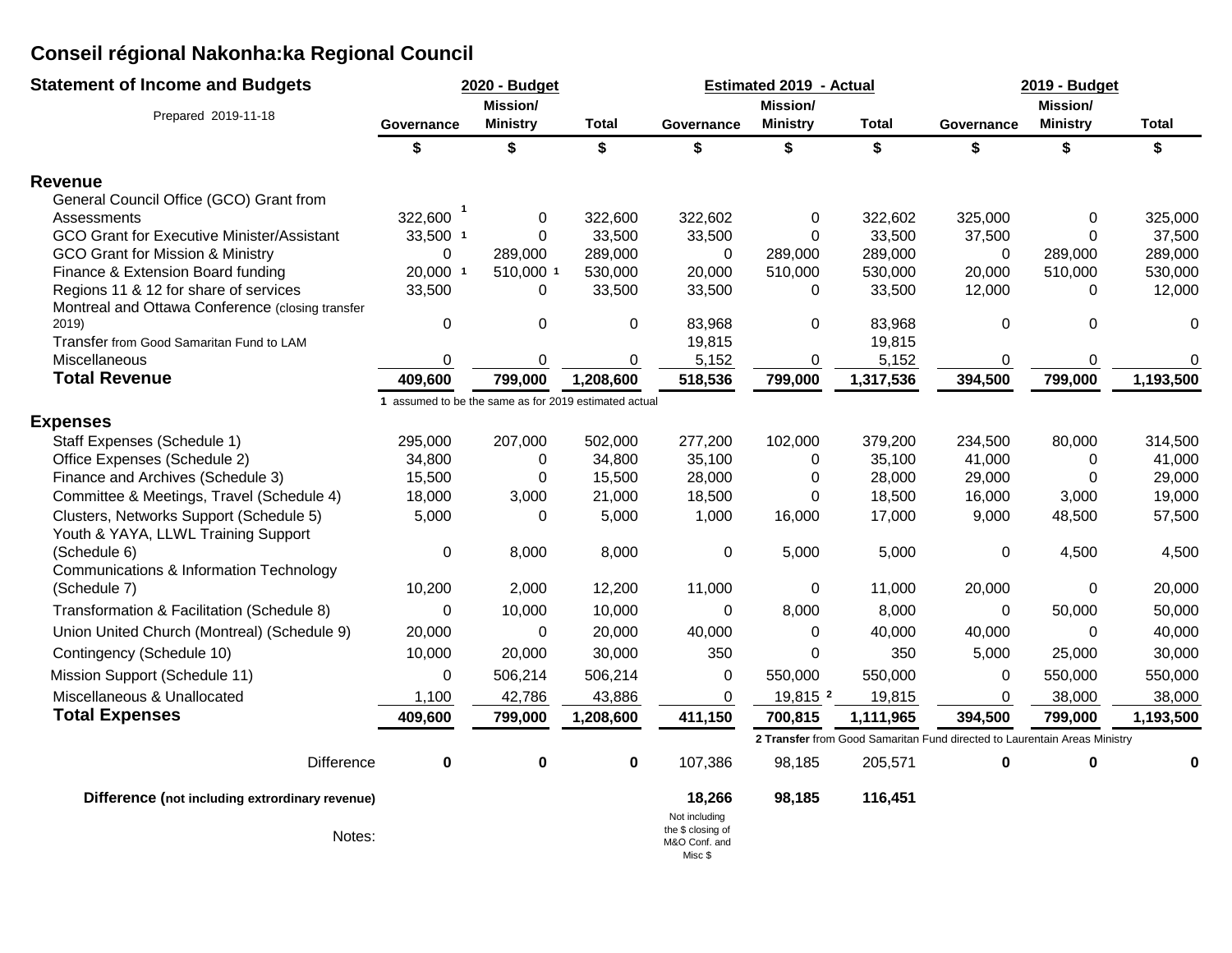| <b>Statement of Income and Budgets</b>                                                               |                                         | 2020 - Budget<br><b>Estimated 2019 - Actual</b> |                 |                     |                                                  |                 | 2019 - Budget   |                     |                 |
|------------------------------------------------------------------------------------------------------|-----------------------------------------|-------------------------------------------------|-----------------|---------------------|--------------------------------------------------|-----------------|-----------------|---------------------|-----------------|
|                                                                                                      | <b>Mission/</b>                         |                                                 |                 |                     | <b>Mission/</b>                                  |                 | <b>Mission/</b> |                     |                 |
| Prepared 2019-11-18                                                                                  | Governance                              | <b>Ministry</b>                                 | Total           | Governance          | <b>Ministry</b>                                  | <b>Total</b>    | Governance      | <b>Ministry</b>     | <b>Total</b>    |
| <b>Schedules for Financial Statements</b>                                                            |                                         |                                                 |                 |                     |                                                  |                 |                 |                     |                 |
| <b>Schedule 1 - Staff Expenses</b>                                                                   | Salaries: 1.9% increase over 2019       |                                                 |                 |                     |                                                  |                 |                 |                     |                 |
| Executive Minister/Assistant (Including Benefits)                                                    | 70,400                                  | 0                                               | 70,400          | 69,100 1            | 0                                                | 69,100          | 37,500          | 0                   | 37,500          |
| Salaries (Pastoral Relations, Communications. Finance &<br>Office Administrator, Archivist for 2020) | 174,200                                 |                                                 | 174,200         | 158,100             |                                                  | 158,100         | 150,200         |                     | 150,200         |
| Salaries (Youth Worker, Clusters & Networks)                                                         |                                         | 161,200                                         | 161,200         | $\mathbf{1}$        | 79,700 2                                         | 79,700          |                 | 61,500              | 61,500          |
| Benefits (United Church & Government) (26.3%)<br><b>Other Staff Costs</b>                            | 41,300<br>2,400                         | 40,600<br>1,200                                 | 81,900<br>3,600 | 40,700 1<br>2,400 1 | 20,300 <sup>2</sup><br>$1,200$ 1                 | 61,000<br>3,600 | 38,000<br>3,000 | 14,500<br>0         | 52,500<br>3,000 |
| Meetings/Hospitality                                                                                 | 500                                     | 0                                               | 500             | 0                   | 0                                                | 0               | 500             | $\Omega$            | 500             |
| <b>Continuing Education</b>                                                                          | 1,400                                   | 500                                             | 1,900           | 1,400               | 0                                                | 1,400           | 500             | 500                 | 1,000           |
| Travel                                                                                               | 4,000                                   | 3,000                                           | 7,000           | 4,000               | 800                                              | 4,800           | 4,000           | 3,000               | 7,000           |
| Cell Phone                                                                                           | 800                                     | 500                                             | 1,300           | $1,100$ 1           | 0                                                | 1,100           | 800             | 500                 | 1,300           |
| Other                                                                                                | $\Omega$                                | 0                                               | 0               | 400 1               | 0                                                | 400             | 0               | 0                   | $\Omega$        |
| <b>Total Staff Expenses</b>                                                                          | 295,000                                 | 207,000                                         | 502,000         | 277,200             | 102,000                                          | 379,200         | 234,500         | 80,000              | 314,500         |
|                                                                                                      | 1 Based on 8 months Year-to-date actual |                                                 |                 |                     |                                                  |                 |                 |                     |                 |
| <b>Schedule 2 - Office Expenses</b>                                                                  |                                         |                                                 |                 |                     |                                                  |                 |                 |                     |                 |
| Rent (including Utilities)                                                                           | 19,000                                  | 0                                               | 19,000          | 19,000              | 0                                                | 19,000          | 26,000          | 0                   | 26,000          |
| Photocopier                                                                                          | 8,800                                   | 0                                               | 8,800           | 8,800               | 0                                                | 8,800           | 3,000           | 0                   | 3,000           |
| Telephone                                                                                            | 3,000                                   | $\Omega$                                        | 3,000           | 3,000               | 0                                                | 3,000           | 3,000           | $\Omega$            | 3,000           |
| <b>Supplies</b>                                                                                      | 3,000                                   | 0                                               | 3,000           | 3,000               | 0                                                | 3,000           | 6,000           | $\Omega$            | 6,000           |
| Postage/Courier                                                                                      | 1,000                                   | 0                                               | 1,000           | 1,000               | 0                                                | 1,000           | 2,000           | 0                   | 2,000           |
| <b>Archives Maintenance</b>                                                                          | 0                                       | 0                                               | 0               | 0                   | 0                                                | 0               | 1,000           | 0                   | 1,000           |
| Other                                                                                                | $\Omega$                                | $\mathbf 0$                                     | 0               | 300                 | 0                                                | 300             | 0               | 0                   | 0               |
| <b>Total Office Expenses</b>                                                                         | 34,800                                  | $\bf{0}$                                        | 34,800          | 35,100              | 0                                                | 35,100          | 41,000          | $\mathbf 0$         | 41,000          |
| <b>Schedule 3 - Finance &amp; Archives Expense</b>                                                   |                                         |                                                 |                 |                     |                                                  |                 |                 |                     |                 |
| <b>Accounting &amp; Review</b>                                                                       | 15,000                                  | 0                                               | 15,000          | 15,000              | 0                                                | 15,000          | 15,000          | 0                   | 15,000          |
| <b>Bank Charges</b>                                                                                  | 500                                     | $\Omega$                                        | 500             | 500                 | 0                                                | 500             | 2,000           | 0                   | 2,000           |
| Archives (Honorarium)                                                                                | 0<br>-1                                 | $\Omega$                                        | 0               | 12,500 1            | 0                                                | 12,500          | 12,000 1        | 0                   | 12,000          |
| Other                                                                                                | 0                                       | $\Omega$                                        | 0               | 0                   | 0                                                | 0               | 0               | 0                   | 0               |
| <b>Total Finance &amp; Archives Expense</b>                                                          | 15,500                                  | $\bf{0}$                                        | 15,500          | 28,000              | 0                                                | 28,000          | 29,000          | $\mathbf 0$         | 29,000          |
|                                                                                                      |                                         | 1 now included in Staff Expenses                |                 |                     | 1 Includes 5 months on GCO salary with benefiits |                 |                 | 1 \$1,000 per month |                 |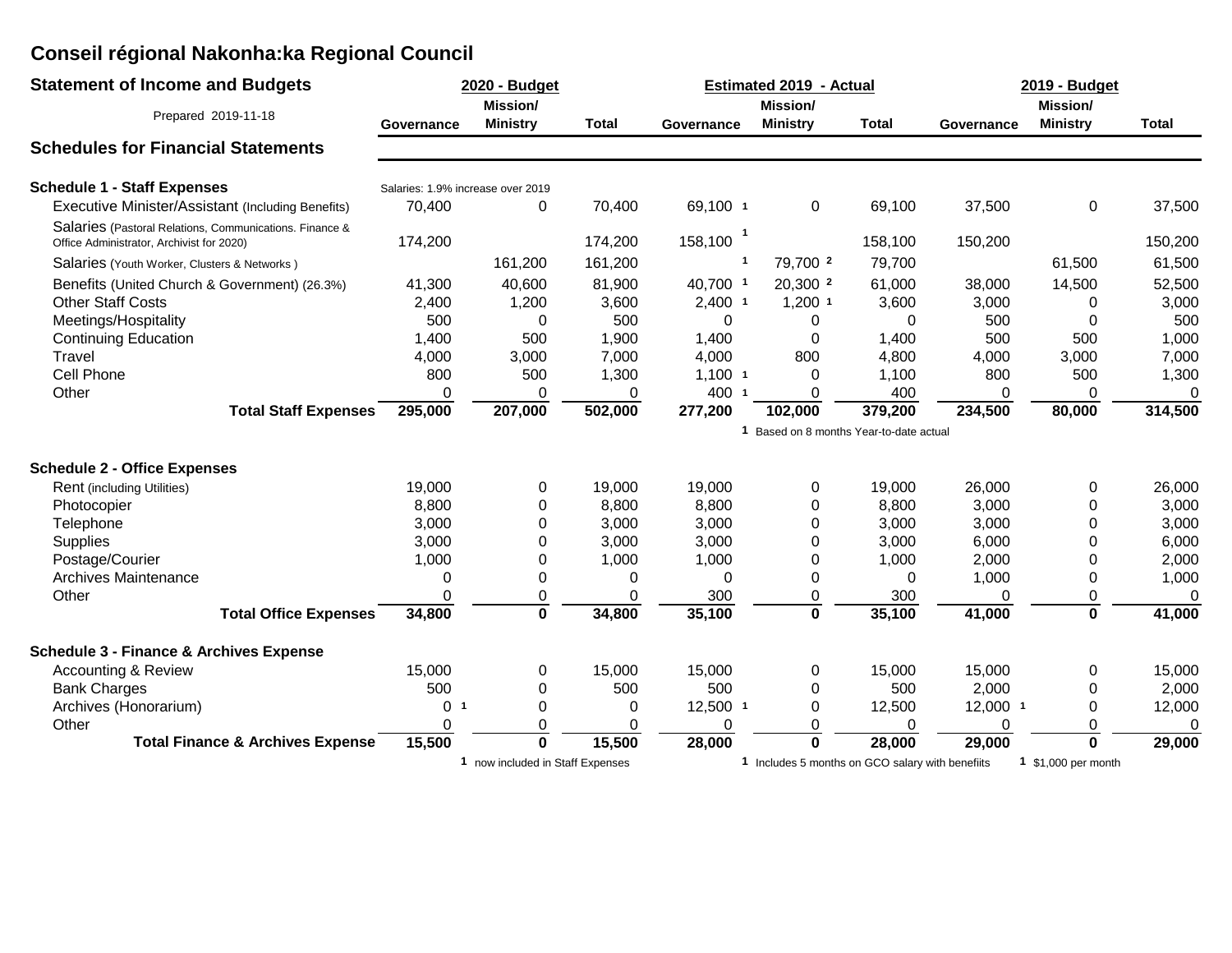| <b>Statement of Income and Budgets</b>                          | 2020 - Budget |                 |              |             | <b>Estimated 2019 - Actual</b> |              | 2019 - Budget |                 |              |  |
|-----------------------------------------------------------------|---------------|-----------------|--------------|-------------|--------------------------------|--------------|---------------|-----------------|--------------|--|
|                                                                 |               | Mission/        |              |             | <b>Mission/</b>                |              |               | <b>Mission/</b> |              |  |
| Prepared 2019-11-18                                             | Governance    | <b>Ministry</b> | <b>Total</b> | Governance  | <b>Ministry</b>                | <b>Total</b> | Governance    | <b>Ministry</b> | <b>Total</b> |  |
| <b>Schedule 4 - Committee &amp; Meetings Expenses</b>           |               |                 |              |             |                                |              |               |                 |              |  |
| <b>Region AGM</b>                                               | 9,000         | 0               | 9,000        | 9,500       | 0                              | 9,500        | 8,000         | 0               | 8,000        |  |
| Other regional meetings                                         | 7,500         | 0               | 7,500        | 7,500       | 0                              | 7,500        | 4,000         | $\Omega$        | 4,000        |  |
| Other meetings                                                  | 1,500         | 3,000           | 4,500        | 1,500       | 0                              | 1,500        | 4,000         | 3,000           | 7,000        |  |
| <b>Total Committee &amp; Meetings Expense</b>                   | 18,000        | 3,000           | 21,000       | 18,500      | $\bf{0}$                       | 18,500       | 16,000        | 3,000           | 19,000       |  |
| <b>Schedule 5 - Clusters &amp; Networks Support</b>             |               |                 |              |             |                                |              |               |                 |              |  |
| <b>Clusters &amp; Networks Salaries/Consultant Fees</b>         | 0             | 0               | 0            | 0           | 16,000                         | 16,000       | 0             | 48,500          | 48,500       |  |
| <b>Education &amp; Students Support</b>                         | 0             | 0               | $\Omega$     | 500         | 0                              | 500          | 4,000         | 0               | 4,000        |  |
| <b>Pastoral Relations Support</b>                               | 5,000         | 0               | 5,000        | 500         | 0                              | 500          | 5,000         | 0               | 5,000        |  |
| <b>Other Support</b>                                            |               | 0               | 0            | 0           | 0                              | 0            | 0             | 0               | 0            |  |
| <b>Total Clusters &amp; Networks Support</b>                    | 5,000         | $\bf{0}$        | 5,000        | 1,000       | 16,000                         | 17,000       | 9,000         | 48,500          | 57,500       |  |
| Schedule 6 - Youth & YAYA, LLWL Training Support                |               |                 |              |             |                                |              |               |                 |              |  |
| Youth & YAYA Activities Additional Support                      | 0             | 3,000           | 3,000        | 0           | 4,000                          | 4,000        | $\mathbf 0$   | 3,000           | 3,000        |  |
| United Spirit Camp                                              |               | 3,000           | 3,000        |             |                                |              |               |                 |              |  |
| Licensed Lay Worship Leaders support                            | 0             | 2,000           | 2,000        | 0           | 1,000                          | 1,000        | 0             | 1,500           | 1,500        |  |
| Other                                                           | 0             | 0               | $\Omega$     | 0           | 0                              | 0            | 0             | 0               | 0            |  |
| Total - Youth & YAYA, LLWL Support                              | $\mathbf 0$   | 8,000           | 8,000        | $\mathbf 0$ | 5,000                          | 5,000        | $\mathbf 0$   | 4,500           | 4,500        |  |
| <b>Schedule 7 - Communications &amp; Information Technology</b> |               |                 |              |             |                                |              |               |                 |              |  |
| Internet                                                        | 1,200         | 0               | 1,200        | $\Omega$    | 0                              | 0            | 4,000         | 0               | 4,000        |  |
| Web Site Development                                            | $\Omega$      | $\Omega$        | $\Omega$     | 4,000       | $\Omega$                       | 4,000        | 4,000         | $\mathbf 0$     | 4,000        |  |
| <b>GCO IT Support</b>                                           | 4,000         | 0               | 4,000        | 4,000       | 0                              | 4,000        | 4,000         | 0               | 4,000        |  |
| <b>IT Equipment</b>                                             | 3,000         | 0               | 3,000        | 3,000       | $\Omega$                       | 3,000        | 4,000         | 0               | 4,000        |  |
| French/English Translation (written)                            | 2,000         | 2,000           | 4,000        |             |                                |              |               |                 |              |  |
| Other expenses                                                  | 0             | 0               | 0            | 0           | 0                              | 0            | 4,000         | 0               | 4,000        |  |
| <b>Total - Communications &amp; Information</b>                 |               |                 |              |             |                                |              |               |                 |              |  |
| <b>Technology</b>                                               | 10,200        | 2,000           | 12,200       | 11,000      | $\pmb{0}$                      | 11,000       | 20,000        | 0               | 20,000       |  |
| <b>Schedule 8 - Transformation &amp; Facilitation</b>           |               |                 |              |             |                                |              |               |                 |              |  |
| <b>Consultants Fees</b>                                         | 0             | 0               | 0            | 0           | 0                              | 0            | 0             | 30,000          | 30,000       |  |
| "Light A Spark" support                                         | 0             | 10,000          | 10,000       | 0           | 8,000                          | 8,000        | 0             | 20,000          | 20,000       |  |
| <b>Total - Transformation &amp; Facilitation</b>                | $\bf{0}$      | 10,000          | 10,000       | $\mathbf 0$ | 8,000                          | 8,000        | $\mathbf 0$   | 50,000          | 50,000       |  |